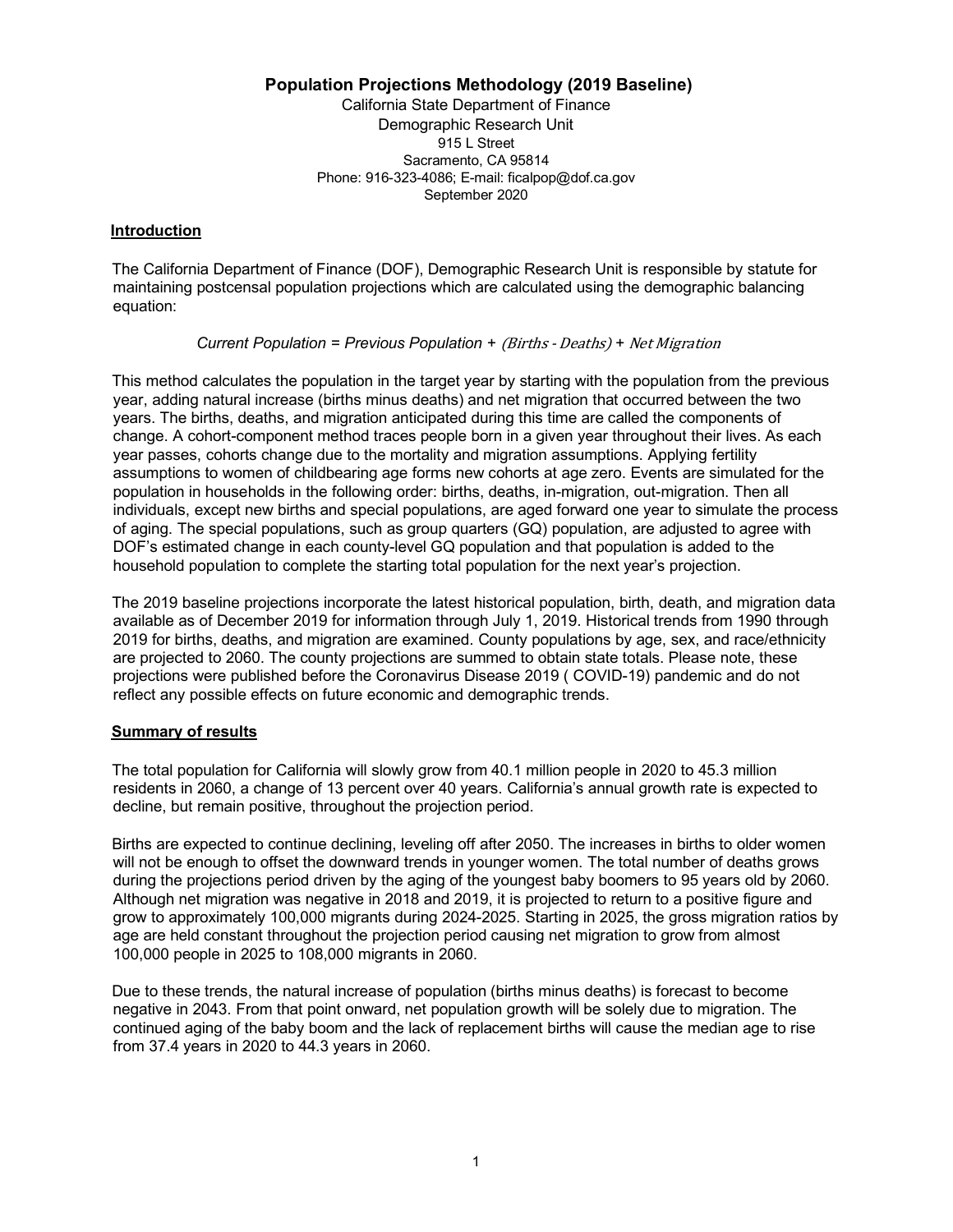## **Assumptions and Limitations**

 Projection models heavily rely on trends and relationships observed in the past. Users are cautioned that projections may not accurately project the future population of the state or the counties when future events do not follow past trends. These projections should be used with an awareness of events that have taken place since their publication.

 The following general assumptions guided decisions while developing these projections. Specific assumptions for each component of change are discussed later.

- $\bullet$  effects on future economic and demographic trends. • These projections were published before the COVID-19 pandemic and do not reflect any possible
- $\bullet$ • These projections assume economic stability throughout the forecast period.
- • Changes in immigration, education, housing, or transportation policy could have significant effects and are not considered here.
- People have the right to migrate where they choose within the United States.
- • The international immigration rules are stable, as are the global economic conditions that drive migration.
- • Resource constraints such as water, housing, and transportation capacity grow at a sufficient pace to accommodate projected population growth.
- • There are no unforeseen changes in productivity and technology (particularly reproductive technology and healthcare).
- No major natural catastrophes or wars will befall the state or the nation.

# **Data and Methods**

## **1. Base Population**

 The basis of the DOF 2019 population projection series is the April 1, 2010, decennial census population count of 37,253,956 by age, sex, and race/ethnicity for California. The race/ethnicity groups presented in this report are the Non-Hispanic Races: White; Black; American Indian or Alaska Native; Asian; Native Hawaiian or Pacific Islander; Multiracial; and Total Hispanic ethnicity of any race.

## **2. Fertility**

 **Trends:** Births are expected to continue to decline throughout the projections period, leveling off after 2050. Births begin at 459,000 in 2019-2020 and decline to 424,000 in 2059-2060. The total fertility rate for California has been below the replacement level of 2.1 births per woman since 2009 and it will drop to 1.5 children per woman in 2040. This level of fertility puts California in the company of European countries like Spain and Italy which have had a similarly low total fertility rate (TFR) since the 1970s.

 **Data Source:** Records of births, including selected characteristics of children and parents, for 1990 to 2019 are obtained under an agreement with the California Department of Public Health. Data were evaluated for quality. Missing values in birth records were filled-in using hotdeck imputation where the missing value was pulled from a randomly selected similar record

 **Methods:** Using historical birth data since 1990, fertility trends are calculated for females by age and race/ethnicity cohort in each county. In projecting future births, there are two key considerations for each year of the projections period: (1) the age and race/ethnic structure of the female population and (2) the fertility rate that will be applied to each cohort a given year. The number of births after July 1, 2019, is determined by applying the projected fertility rate to the projected population for females by age and race/ethnicity. Fertility rates are calculated by the number of births during the year divided by the midyear population of women in each age cohort. The fertility model uses the race/ethnicity of mothers to assign the race/ethnicity to their children. Children are assigned a slightly higher probability of male sex (105 males per 100 females). Births generate a new population cohort at age zero which is added to the projections dataset.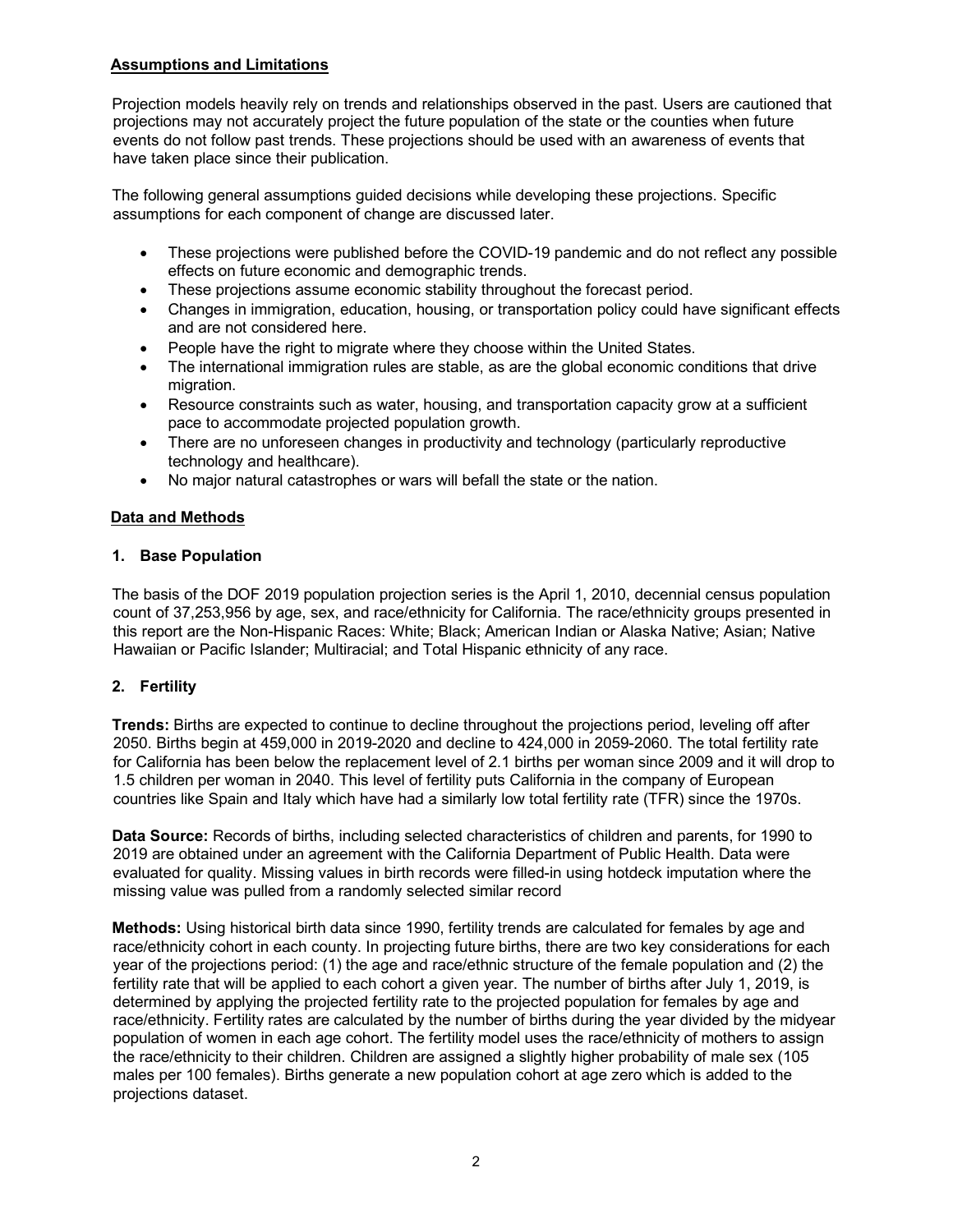**Specific Assumptions and Decisions:** It is assumed there will be a continuation of declining fertility for cohorts under 30, stable fertility for those 30-34 years of age, and continued modest increases in fertility for women 35-44 years old. The fertility increases in the oldest cohorts are not enough to offset the downward trends in the younger cohorts.

 During the projections review process, decisions were made to override the median projected rate in favor of higher or lower rates to achieve a county-level target for the total fertility rate. We found that some counties had very recent changes in fertility, so used a decaying linear or exponential weight as a function of *N* years back from the most current year to give more or less weight to the latest data. Modestly higher TFR for ages above 30 were allowed for these counties: Marin, Plumas, San Francisco, and Santa Clara. We also used exponential weights for prime childbearing ages under 30 in Butte, Marin, Mono, Modoc, Siskiyou, and Trinity Counties to reflect the continuation of recent rapid declines in fertility.

## **3. Mortality**

 **Trends:** Deaths are expected to rise during the projections period from 276,000 in 2019 to 489,000 in 2060. The rising deaths are a result of the aging of the baby boomers who will all be over 95 years old by the end of the forecast period.

 **Data Source:** Records of deaths, including selected characteristics of the deceased, are obtained under an agreement with the California Department of Public Health. Data were evaluated for quality. Missing values in death records were filled-in using hot deck imputation where the missing value was pulled from a randomly selected similar record. Age values were verified against birthdate. If age is missing or very high, the age based on the birthdate was used.

 **Methods:** Using historical mortality since 1990, mortality trends are calculated for each sex, age, and race/ethnicity cohort in each county. In projecting deaths, there are two key considerations for each year of the projections period: (1) the sex, age, and race/ethnic structure of the population, and (2) the mortality rate that will be applied to each cohort in any given year. Mortality rates are calculated when the number of deaths in a given cohort during the year is divided by the midyear population in that cohort.

 **Specific Assumptions and Decisions:** While gains in life expectancy are expected during the projection period, improvements in mortality have slowed somewhat in recent years and this is reflected in the projections series.

projections series.<br>During the projections review process, decisions are made that may override the median projected rate in favor of a higher or lower rate to achieve a county-level target for life expectancy at birth.

 To reflect the slowdown of improvements in life expectancy, higher than median mortality rates for older ages were used in all counties except Glenn, Nevada, San Joaquin, San Luis Obispo, Santa Barbara, Siskiyou, and Tuolumne. On the other hand, lower mortality rates for younger ages were applied in most counties, except for Fresno and Merced (only newborns), and Solano and Tuolumne. This was done to reflect recent mortality improvements in younger ages.

#### **4. Migration**

 **Trends:** Migration is the most critical component of California's population change and the hardest to project due to inherent variability and the absence of full administrative data. Although net migration for California has been negative for 2018 (-39,476) and 2019 (-13,074), migration is forecast to return to the decade's average by 2025. This results in net migration of approximately 100,000 migrants during 2024- 2025. Net migration is thus expected to return to a crude rate of net migration of about 2.5 persons per 1,000 population by 2025 and remain stable throughout the forecast period. Net migration will be large enough to counterbalance the negative natural increase resulting in small, annual population growth for the state.

 **Data Sources:** Historical migration trends are based on the DOF estimated county net domestic and net foreign migration from the July 1 components of change in the Reports E-2 and E-6 State and County Population estimates series published in December 2019. Each net flow is then disaggregated into four different flows - domestic in and out and foreign in and out - using administrative data. Administrative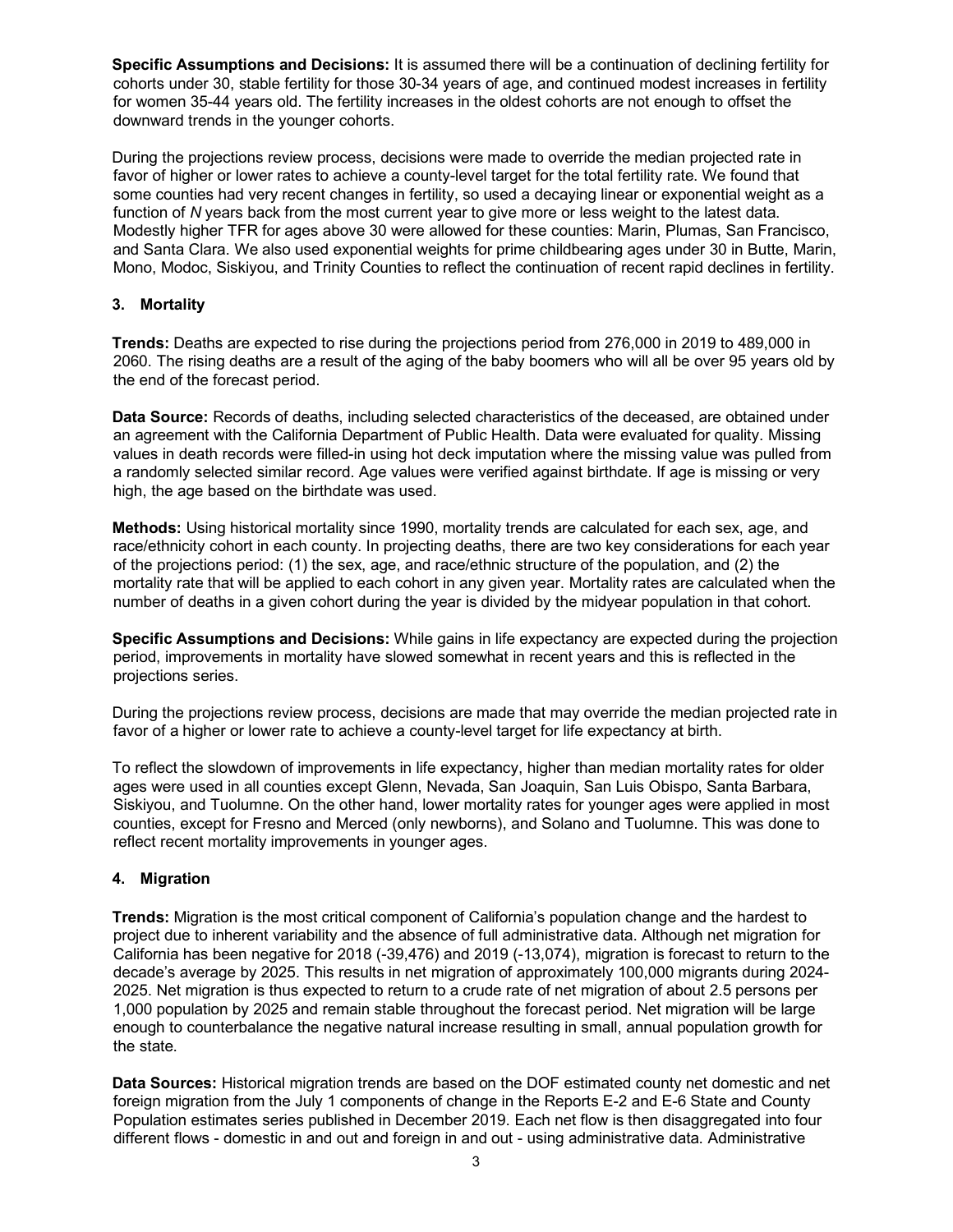records include driver's license address changes, IRS tax return data, Medicare and Medi-Cal enrollment, federal immigration reports, elementary school enrollments, and group quarters population. All data used to develop these flows are in summary tables and do not reveal the identity of any individual. Gross migrants from California to outside of the United States are calculated as the residual between estimated foreign in-migration and net foreign migration.

 **Methods:** The DOF estimates method does not generate the age, sex, or race/ethnicity detail of net migrants. These are generated by first setting a base age distribution using the American Community Survey (ACS) Tables B07001 and B07401 for each year and then adding or subtracting records for the characteristics of individuals who move within, into, or out of California during the postcensal estimates from 2010 to 2019 for each flow.

 To assign sex and race/ethnicity characteristics for gross in-flows for both domestic in-migration to California from another U.S. state and foreign immigration, observations are randomly selected from the ACS Public Use Microdata Sample (PUMS) data for each year from each migration flow/age cohort and are added to the projections dataset. For example, if there are 500 expected in-migrants in the 35-39 age group to a given county from other US states, the model would pull the equivalent of 500 randomly selected persons from the records of ACS respondents who were between age 35 and 39, inclusively, and reported moving into the county from another state. A record for each selected individual's sex, race/ethnicity, and detailed age would be added to the projections dataset.

 For county-to-county migration within California, the same procedure is used to add the individual to the projections dataset for the receiving county while a similar record is removed from the donating county.

 For gross out-flows, observations are dropped from the projections dataset. The traits of domestic out- migrants are determined similarly to domestic in-migrants using the ACS PUMS. Migrants are randomly identified from the population of migrants from California to another US state by age, sex, and race/ethnicity.

 In the case of foreign out-migration, the age structure is determined using the ACS PUMS rather than the ACS summary tables. Emigrants are generated using estimated gross emigration rates by sex, place of birth, and length of time in the US. The latest data for the 2016 age profile comes from the 2014-2018 ACS (5-year file). The age profiles (the number of foreign out-migrants by age divided by the county population in that age group) are carried forward to the last postcensal year from the latest available ACS data. Out-migrants are selected from the ACS based only on age.

 Once the projections dataset for the postcensal (2010-2019) years has been populated for migration, the domestic in- and out- and foreign in-migration rates are calculated for each age, sex, and race/ethnicity cohort in each county. Foreign out-migrants are identified based on age-specific gross migration rates. These rates are then used during the projection period to determine the annual number of migrants in each of the four flows that yield the expected total net-migration for each projection year.

 **Specific Assumptions and Decisions:** Between the last postcensal year 2019 and 2024, the total number of migrants per age group per county are converged towards the average number of such migrants for the period 2010-2018. Starting in 2025, the gross migration flows by age are fixed to the age- specific ratios from the 2024-2025 period and held constant throughout the projection period causing net migration to vary between 100,000 and 110,000 during the projection period.

 Several county-level adjustments were made for special cases or to reflect reviewer feedback. The following counties were modified:

 In Butte County, an adjustment was made to handle the migration consequences of the Camp Fire in late 2018, which displaced a large number of residents from Butte County into neighboring counties. Rather than converge from 2019 levels, we set the model to continue from 2018 and incorporated some catch-up growth during 2020-2025 to implement our expectation of higher than average housing unit growth and in-migration during the recovery.

 In Glenn and Contra Costa Counties, net migration was trended to 2025 without 2019. For Calaveras, Contra Costa, Inyo, San Diego, San Francisco, San Luis Obispo, and Solano Counties, it was felt that